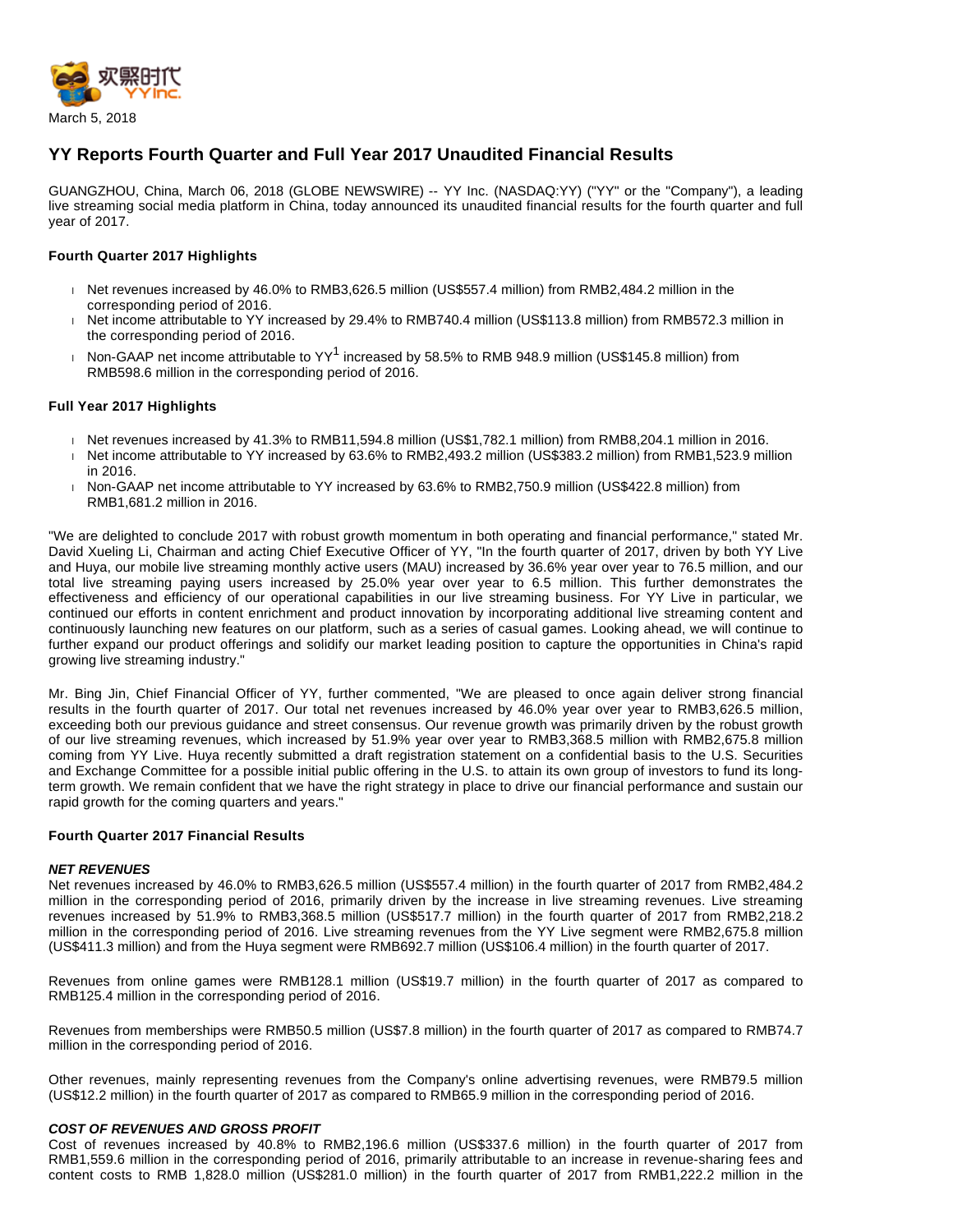corresponding period of 2016. The increase in revenue-sharing fees and content costs paid to performers, guilds, and content providers was in line with the increase in revenues. In addition, bandwidth costs increased to RMB 181.2 million (US\$27.8 million) in the fourth quarter of 2017 from RMB168.9 million in the corresponding period of 2016, primarily reflecting continued user base expansion and live streaming quality improvements but largely offset by the Company's improved efficiency and pricing terms.

Gross profit increased by 54.7% to RMB1,429.9 million (US\$219.8 million) in the fourth quarter of 2017 from RMB924.6 million in the corresponding period of 2016. Gross margin increased to 39.4% in the fourth quarter of 2017 from 37.2% in the corresponding period of 2016.

## **OPERATING INCOME**

Operating expenses in the fourth quarter of 2017 increased by 31.8% to RMB652.9 million (US\$100.3 million) from RMB495.5 million in the corresponding period of 2016.

Operating income in the fourth quarter of 2017 increased by 32.2% to RMB821.5 million (US\$126.3 million) from RMB621.5 million in the corresponding period of 2016. Operating margin in the fourth quarter of 2017 was 22.7% as compared to 25.0% in the corresponding period of 2016, primarily due to the increase in newly issued share-based compensation in the fourth quarter of 2017.

Non-GAAP operating income<sup>2</sup> increased by 59.0% to RMB1,030.0 million (US\$158.3 million) in the fourth quarter of 2017 from RMB647.9 million in the corresponding period of 2016. Non-GAAP operating margin<sup>3</sup> increased to 28.4% in the fourth quarter of 2017 from 26.1% in the corresponding period of 2016.

## **NET INCOME**

Net income attributable to YY Inc. increased by 29.4% to RMB740.4 million (US\$113.8 million) in the fourth quarter of 2017 from RMB572.3 million in the corresponding period of 2016. Net margin in the fourth quarter of 2017 was 20.4% as compared to 23.0% in the corresponding period of 2016, primarily due to the increase in newly issued share-based compensation in the fourth quarter of 2017.

Non-GAAP net income attributable to YY Inc. increased by 58.5% to RMB948.9 million (US\$145.8 million) from RMB598.6 million in the corresponding period of 2016. Non-GAAP net margin in the fourth quarter of 2017 increased to 26.2% from 24.1% in the corresponding period of 2016.

## **NET INCOME PER ADS**

Diluted net income per ADS<sup>4</sup> increased by 18.4% to RMB11.53 (US\$1.77) in the fourth quarter of 2017 from RMB9.74 in the corresponding period of 2016.

Non-GAAP diluted net income per ADS<sup>5</sup> increased by 45.2% to RMB14.77 (US\$2.27) in the fourth quarter of 2017 from RMB10.17 in the corresponding period of 2016.

## **BALANCE SHEET AND CASH FLOWS**

As of December 31, 2017, the Company had cash and cash equivalents of RMB2,617.4 million (US\$402.3 million), shortterm deposits of RMB6,000.1 million (US\$922.2 million), and restricted short-term deposits of RMB1,000.0 million (US\$153.7 million). For the fourth quarter of 2017, net cash from operating activities was RMB1,392.0 million (US\$213.9 million).

## **SHARES OUTSTANDING**

As of December 31, 2017, the Company had a total of 1,263.2 million common shares, or the equivalent of 63.2 million ADSs, outstanding.

## **Full Year 2017 Financial Results**

For the full year of 2017, net revenues increased by 41.3% to RMB11,594.8 million (US\$1,782.1 million) from RMB8,204.1 million in 2016, primarily driven by a 51.9% year-over-year increase in live streaming revenues.

Net income attributable to YY Inc. for the full year of 2017 increased by 63.6% to RMB2,493.2million (US\$383.2 million) from RMB1,523.9 million in 2016. Net margin for the full year of 2017 increased to 21.5% from 18.6% in 2016.

Non-GAAP net income attributable to YY Inc. for the full year of 2017 increased by 63.6% to RMB2,750.9 (US\$422.8 million) from RMB1,681.2 million in 2016. Non-GAAP net margin for the full year of 2017 increased to 23.7% from 20.5% in 2016.

Diluted net income per ADS for the full year of 2017 increased by 56.6% to RMB41.33 (US\$6.35) from RMB26.40 in 2016. Non-GAAP diluted net income per ADS for the full year of 2017 increased by 57.2% to RMB45.56 (US\$7.00) from RMB28.98 in 2016.

For the full year of 2017, net cash from operating activities was RMB3,718.5 million (US\$559.1 million).

## **Business Outlook**

For the first quarter of 2018, the Company expects net revenues to be between RMB3.00 billion and RMB3.15 billion, representing a year-over-year growth of 32.3% to 39.0%. This forecast reflects the Company's current and preliminary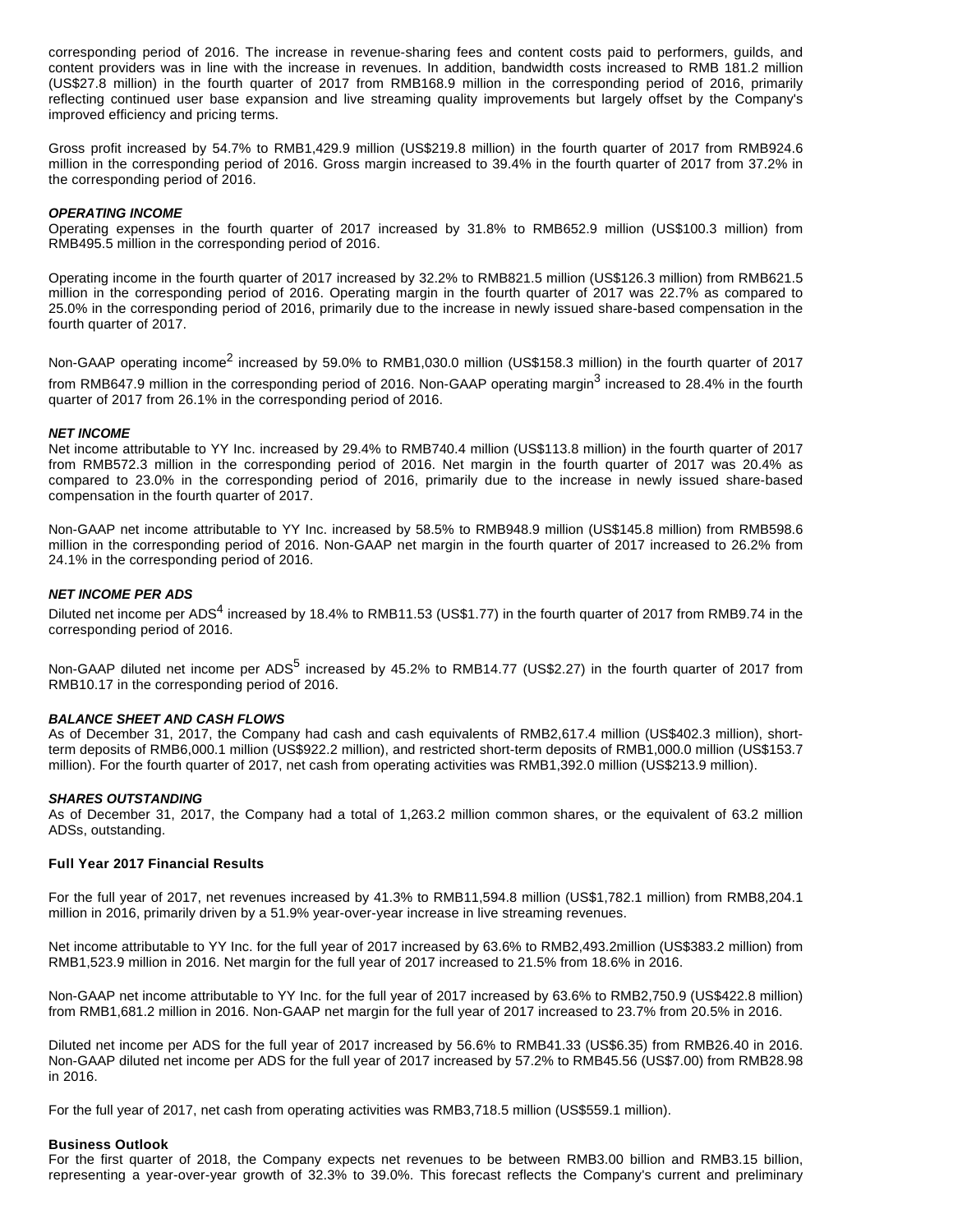views on the market and operational conditions, which are subject to change.

#### **Recent Development**

HUYA Inc. ("Huya"), a Cayman Islands company, which is controlled by YY and primarily operates game live streaming business, has submitted a draft registration statement on Form F-1 on a confidential basis to the U.S. Securities and Exchange Commission (the "SEC") for a possible initial public offering (the "Proposed IPO") of American depositary shares ("ADSs") representing ordinary shares of Huya.

The number of ADSs proposed to be offered and sold and the dollar amount proposed to be raised in the Proposed IPO have not yet been determined. The Proposed IPO is expected to commence after the SEC completes its review process, subject to market and other conditions. However, there can be no assurances as to the timing or completion of the Proposed IPO.

This announcement is being made pursuant to and in accordance with Rule 135 under the U.S. Securities Act of 1933, as amended, and does not constitute an offer to sell or a solicitation of an offer to purchase any securities, in the United States or elsewhere, and it is not intended to, and does not, constitute an offer, solicitation or sale of any securities in any state or jurisdiction in which such an offer, solicitation or sale would be unlawful. Any public offering of securities to be made in the United States will be made by means of a prospectus that may be obtained from the issuer or the selling security holder and that will contain detailed information about the issuer and management, as well as financial statements.

#### **Conference Call Information**

The Company will hold a conference call on Monday, March 5, 2018 at 8:00 pm Eastern Time, or Tuesday, March 6, 2018 at 9:00 am Beijing Time to discuss the financial results. Participants may access the call by dialing the following numbers:

| <b>United States:</b> | +1-845-675-0438 |
|-----------------------|-----------------|
| International:        | +65-6713-5440   |
| China Domestic:       | 400-1200-654    |
| Hong Kong:            | +852-3018-6776  |
| Conference ID:        | #2199901        |

The replay will be accessible through March 13, 2018 by dialing the following numbers:

| United States Toll Free: +1-855-452-5696 |                 |
|------------------------------------------|-----------------|
| International:                           | +61-2-9003-4211 |
| Conference ID:                           | #2199901        |

A live and archived webcast of the conference call will also be available at the Company's investor relations website at http://ir.yy.com/.

#### **Exchange Rate**

This press release contains translations of certain Renminbi amounts into U.S. dollars at specified rates solely for the convenience of readers. Unless otherwise noted, all translations from Renminbi to U.S. dollars, in this press release, were made at a rate of RMB 6.5063 to US\$1.00, the noon buying rate in effect on December 31, 2017 in the City of New York for cable transfers in Renminbi per U.S. dollar as certified for customs purposes by the Federal Reserve Bank of New York.

#### **About YY Inc.**

YY Inc. ("YY" or the "Company") is a leading live streaming social media platform in China. The Company's highly engaged users contribute to a vibrant social community by creating, sharing and enjoying a vast range of entertainment content and activities. YY enables users to interact with each other in real-time through online live media and offers users a uniquely engaging and immersive entertainment experience. YY Inc. was listed on the NASDAQ in November 2012.

#### **Safe Harbor Statement**

This announcement contains forward-looking statements. These statements are made under the "safe harbor" provisions of the U.S. Private Securities Litigation Reform Act of 1995. These forward-looking statements can be identified by terminology such as "will," "expects," "anticipates," "future," "intends," "plans," "believes," "estimates" and similar statements. Among other things, the business outlook and quotations from management in this announcement, as well as YY's strategic and operational plans, contain forward-looking statements. YY may also make written or oral forward-looking statements in its periodic reports to the U.S. Securities and Exchange Commission ("SEC"), in its annual report to shareholders, in press releases and other written materials and in oral statements made by its officers, directors or employees to third parties. Statements that are not historical facts, including statements about YY's beliefs and expectations, are forward-looking statements. Forward-looking statements involve inherent risks and uncertainties. A number of factors could cause actual results to differ materially from those contained in any forward-looking statement, including but not limited to the following: YY's goals and strategies; YY's future business development, results of operations and financial condition; the expected growth of the online communication social platform market in China; the expectation regarding the rate at which to gain active users, especially paying users; YY's ability to monetize the user base; fluctuations in general economic and business conditions in China and assumptions underlying or related to any of the foregoing. Further information regarding these and other risks is included in YY's filings with the SEC. All information provided in this press release and in the attachments is as of the date of this press release, and YY does not undertake any obligation to update any forward-looking statement, except as required under applicable law.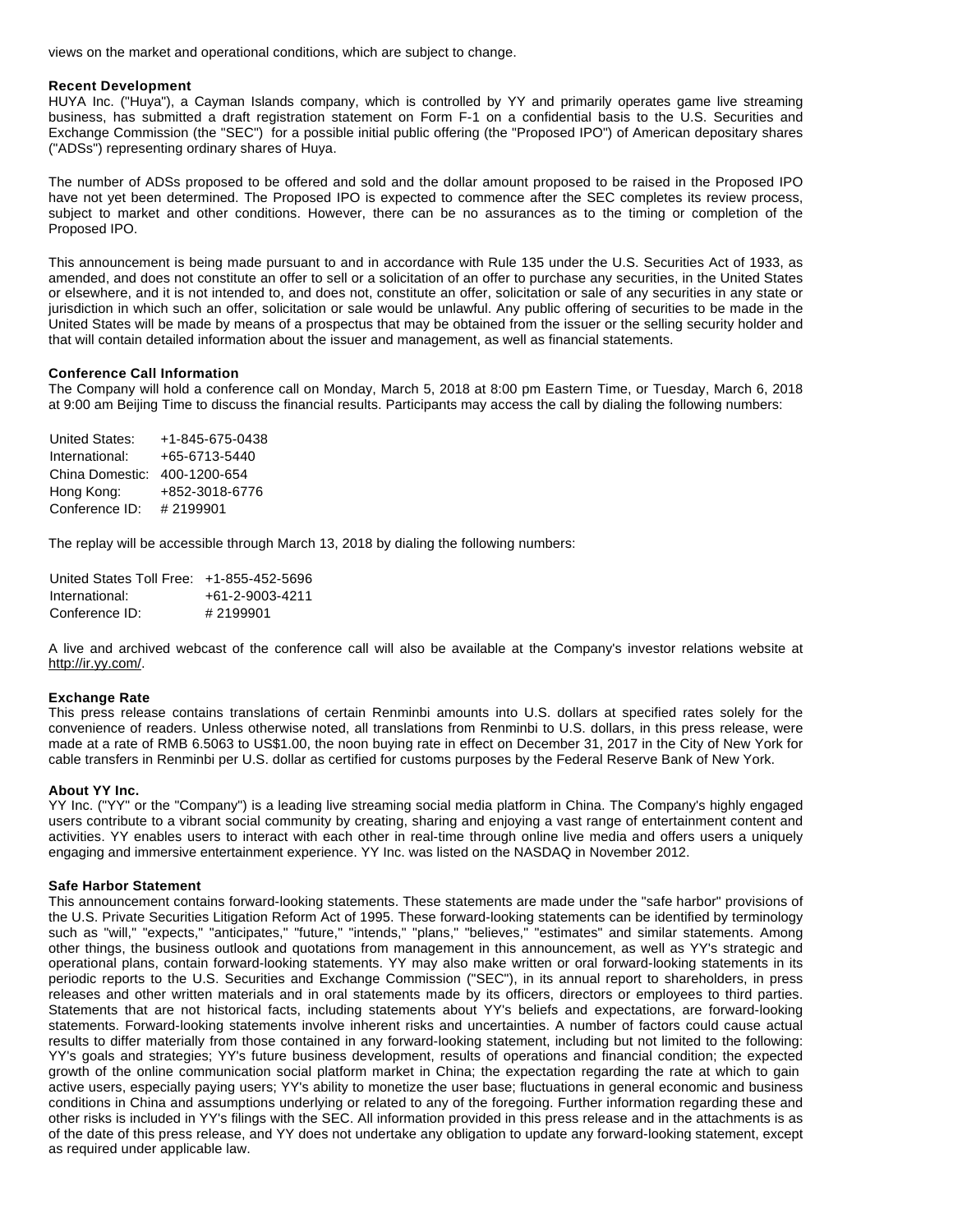## **Use of Non-GAAP Financial Measures**

The unaudited condensed consolidated financial information is prepared in conformity with accounting principles generally accepted in the United States of America ("U.S. GAAP"), except that the consolidated statement of changes in shareholders' equity, consolidated statements of cash flows, and the detailed notes have not been presented. YY uses non-GAAP operating income, non-GAAP operating margin, non-GAAP net income attributable to YY Inc**.**, non-GAAP net margin, non-GAAP net income attributable to common shareholders, and basic and diluted non-GAAP net income per ADS, which are non-GAAP financial measures. Non-GAAP operating income is operating income excluding share-based compensation expenses. Non-GAAP operating margin is non-GAAP operating income as a percentage of net revenues. Non-GAAP net income attributable to YY Inc. is net income attributable to YY Inc. excluding share-based compensation expenses. Non-GAAP net margin is non-GAAP net income attributable to YY Inc. as a percentage of net revenues. Non-GAAP net income attributable to common shareholders is net income attributable to common shareholders excluding share-based compensation expenses. Basic and diluted non-GAAP net income per ADS is non-GAAP net income attributable to common shareholders divided by weighted average number of ADS used in the calculation of basic and diluted net income per ADS. The Company believes that separate analysis and exclusion of the non-cash impact of share-based compensation adds clarity to the constituent parts of its performance. The Company reviews these non-GAAP financial measures together with GAAP financial measures to obtain a better understanding of its operating performance. It uses the non-GAAP financial measure for planning, forecasting and measuring results against the forecast. The Company believes that non-GAAP financial measure is useful supplemental information for investors and analysts to assess its operating performance without the effect of non-cash share-based compensation expenses, which have been and will continue to be significant recurring expenses in its business. However, the use of non-GAAP financial measures has material limitations as an analytical tool. One of the limitations of using non-GAAP financial measures is that they do not include all items that impact the Company's net income for the period. In addition, because non-GAAP financial measures are not measured in the same manner by all companies, they may not be comparable to other similar titled measures used by other companies. In light of the foregoing limitations, you should not consider non-GAAP financial measure in isolation from or as an alternative to the financial measure prepared in accordance with U.S. GAAP.

The presentation of these non-GAAP financial measures is not intended to be considered in isolation from, or as a substitute for, the financial information prepared and presented in accordance with U.S. GAAP. For more information on these non-GAAP financial measures, please see the table captioned "YY Inc. Reconciliations of GAAP and Non-GAAP Results" near the end of this release.

**Investor Relations Contact** YY Inc. Matthew Zhao Tel: +86 (20) 8212-0000 Email: [IR@YY.com](https://www.globenewswire.com/Tracker?data=p90Sw2N0YgCz_BGHyHFUFjZE1J_s2egrUKR7gjv5q8bN1NVYcutAGvhmu_Ef4Ddp)

ICR, Inc. Jack Wang Tel: +1 (646) 915-1611 Email: [IR@YY.com](https://www.globenewswire.com/Tracker?data=p90Sw2N0YgCz_BGHyHFUFpzyaXS7kbzOmtz8dVtG14RaQefixflluhv33ESzHhB0)

<sup>5</sup> Non-GAAP diluted net income per ADS is a non-GAAP financial measure, which is defined as non-GAAP net income attributable to common shareholders divided by weighted average number of ADS used in the calculation of diluted net income per ADS. Please refer to the section titled "Reconciliation of GAAP and Non-GAAP Results" for details).

## **YY INC.**

 **UNAUDITED CONDENSED CONSOLIDATED BALANCE SHEETS** (All amounts in thousands, except share, ADS and per ADS data)

| December 31. | December 31. | December 31. |
|--------------|--------------|--------------|
| 2016         | 2017         | 2017         |
| <b>RMB</b>   | <b>RMB</b>   | US\$         |

<sup>&</sup>lt;sup>1</sup> Non-GAAP net income attributable to YY Inc. is a non-GAAP financial measure, which is defined as net income attributable to YY Inc. excluding share-based compensation expenses. Please refer to the section titled "Reconciliation of GAAP and Non-GAAP Results" for details.

 $^2$  Non-GAAP operating income is a non-GAAP financial measure, which is defined as operating income excluding sharebased compensation expenses. Please refer to the section titled "Reconciliation of GAAP and Non-GAAP Results" for details.

 $^3$  Non-GAAP operating margin is a non-GAAP financial measure, which is defined as non-GAAP operating income as a percentage of net revenues. Please refer to the section titled "Reconciliation of GAAP and Non-GAAP Results" for details.

<sup>&</sup>lt;sup>4</sup> ADS is American Depositary Share. Each ADS represents twenty Class A common shares of the Company. Diluted net income per ADS is net income attributable to common shareholders divided by weighted average number of diluted ADS.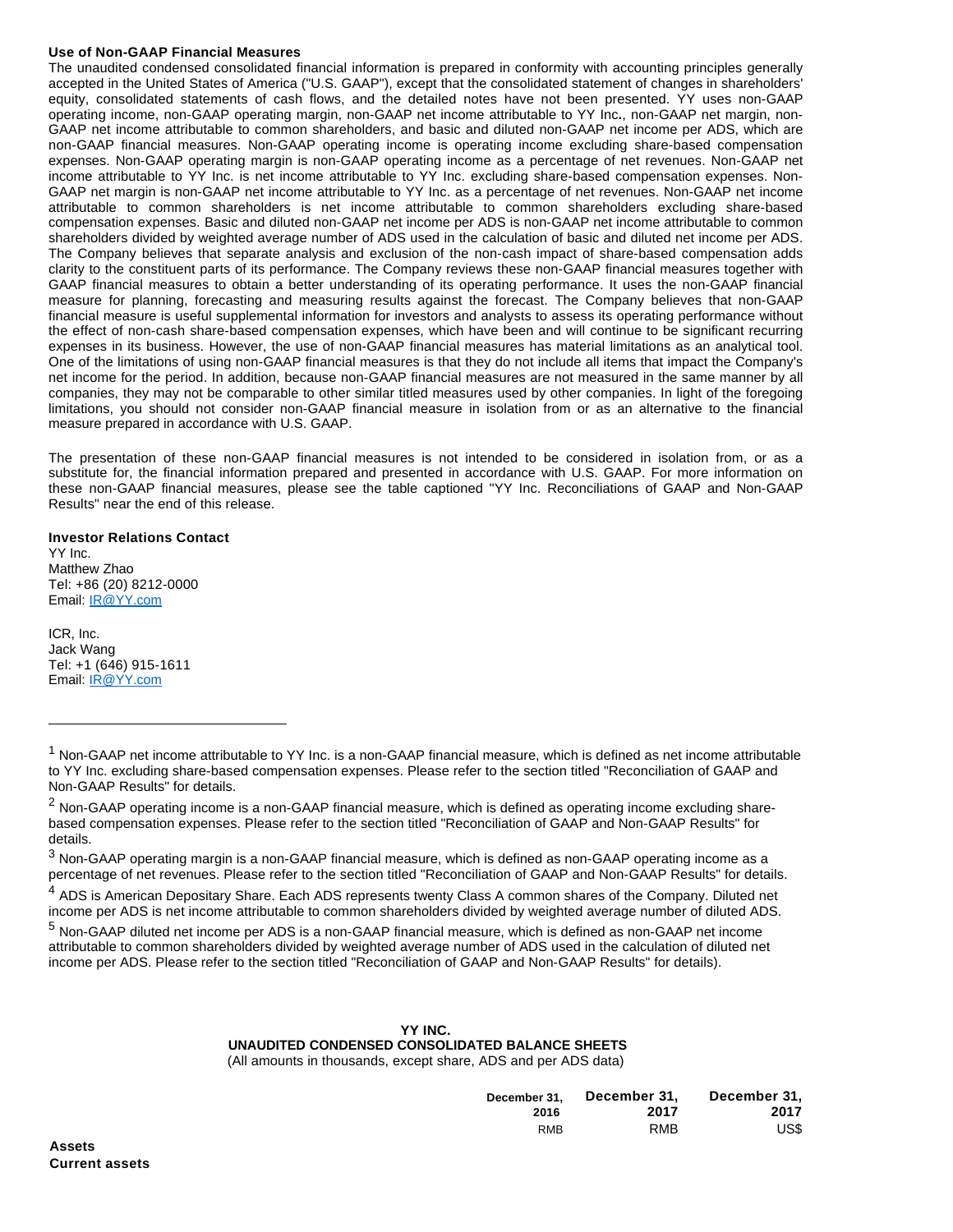| Cash and cash equivalents                              | 1,579,743      | 2,617,432  | 402,292   |
|--------------------------------------------------------|----------------|------------|-----------|
| Short-term deposits                                    | 3,751,519      | 6,000,104  | 922,199   |
| Restricted short-term deposits                         |                | 1,000,000  | 153,697   |
| Short-term investment                                  |                | 124,550    | 19,143    |
| Accounts receivable, net                               | 169,571        | 153,944    | 23,661    |
| Inventory                                              | 2,266          | 315        | 48        |
| Amount due from related parties                        | 135,245        | 11,190     | 1,720     |
| Prepayments and other current assets                   | 224,732        | 221,939    | 34,111    |
| <b>Total current assets</b>                            | 5,863,076      | 10,129,474 | 1,556,871 |
| <b>Non-current assets</b>                              |                |            |           |
| Deferred tax assets <sup>(1)</sup>                     | 117,811        | 113,017    | 17,370    |
| Investments                                            | 918,602        | 1,153,019  | 177,216   |
| Property and equipment, net                            | 838,750        | 1,016,998  | 156,310   |
| Land use rights, net                                   | 1,872,394      | 1,832,739  | 281,687   |
| Intangible assets, net                                 | 58,926         | 37,481     | 5,761     |
| Goodwill                                               | 14,300         | 11,716     | 1,801     |
| Amount due from related parties                        |                | 20,000     | 3,074     |
| Other non-current assets                               | 101,933        | 144,275    | 22,175    |
| <b>Total non-current assets</b>                        | 3,922,716      | 4,329,245  | 665,394   |
| <b>Total assets</b>                                    | 9,785,792      | 14,458,719 | 2,222,265 |
| Liabilities, mezzanine equity and shareholders' equity |                |            |           |
| <b>Current liabilities</b>                             |                |            |           |
| Convertible bonds                                      | 2,768,469      |            |           |
| Accounts payable                                       | 137,107        | 76,351     | 11,735    |
| Deferred revenue                                       | 430,683        | 758,044    | 116,509   |
| Advances from customers                                | 56,152         | 80,406     | 12,358    |
| Income taxes payable                                   | 140,754        | 146,298    | 22,485    |
| Accrued liabilities and other current liabilities      | 1,066,038      | 1,465,963  | 225,314   |
| Amounts due to related parties                         | 91,245         | 30,502     | 4,688     |
| Short-term loan                                        |                | 588,235    | 90,410    |
| <b>Total current liabilities</b>                       | 4,690,448      | 3,145,799  | 483,499   |
| <b>Non-current liabilities</b>                         |                |            |           |
| Convertible bonds                                      | $\overline{a}$ | 6,536      | 1,005     |
| Deferred revenue                                       | 25,459         | 57,718     | 8,871     |
| Deferred tax liabilities                               | 8,058          | 10,810     | 1,661     |
| <b>Total non-current liabilities</b>                   | 33,517         | 75,064     | 11,537    |
| <b>Total liabilities</b>                               | 4,723,965      | 3,220,863  | 495,036   |
|                                                        |                |            |           |

# **YY INC. UNAUDITED CONDENSED CONSOLIDATED BALANCE SHEETS (CONTINUED)**

(All amounts in thousands, except share, ADS and per ADS data)

|                                                                                                                       | December 31.<br>2016 | December 31,<br>2017 | December 31,<br>2017 |
|-----------------------------------------------------------------------------------------------------------------------|----------------------|----------------------|----------------------|
|                                                                                                                       | <b>RMB</b>           | <b>RMB</b>           | US\$                 |
| Mezzanine equity                                                                                                      | 9.272                | 524.997              | 80,691               |
| Shareholders' equity                                                                                                  |                      |                      |                      |
| Class A common shares (US\$0.00001 par value: 10,000,000,000<br>and 10,000,000,000 shares authorized, 750,115,028 and |                      |                      |                      |
| 945,245,908 shares issued and outstanding as of                                                                       |                      |                      |                      |
| December 31, 2016 and December 31, 2017, respectively)                                                                | 44                   | 57                   | 9                    |
| Class B common shares (US\$0.00001 par value; 1,000,000,000<br>and 1,000,000,000 shares authorized, 359,557,976 and   |                      |                      |                      |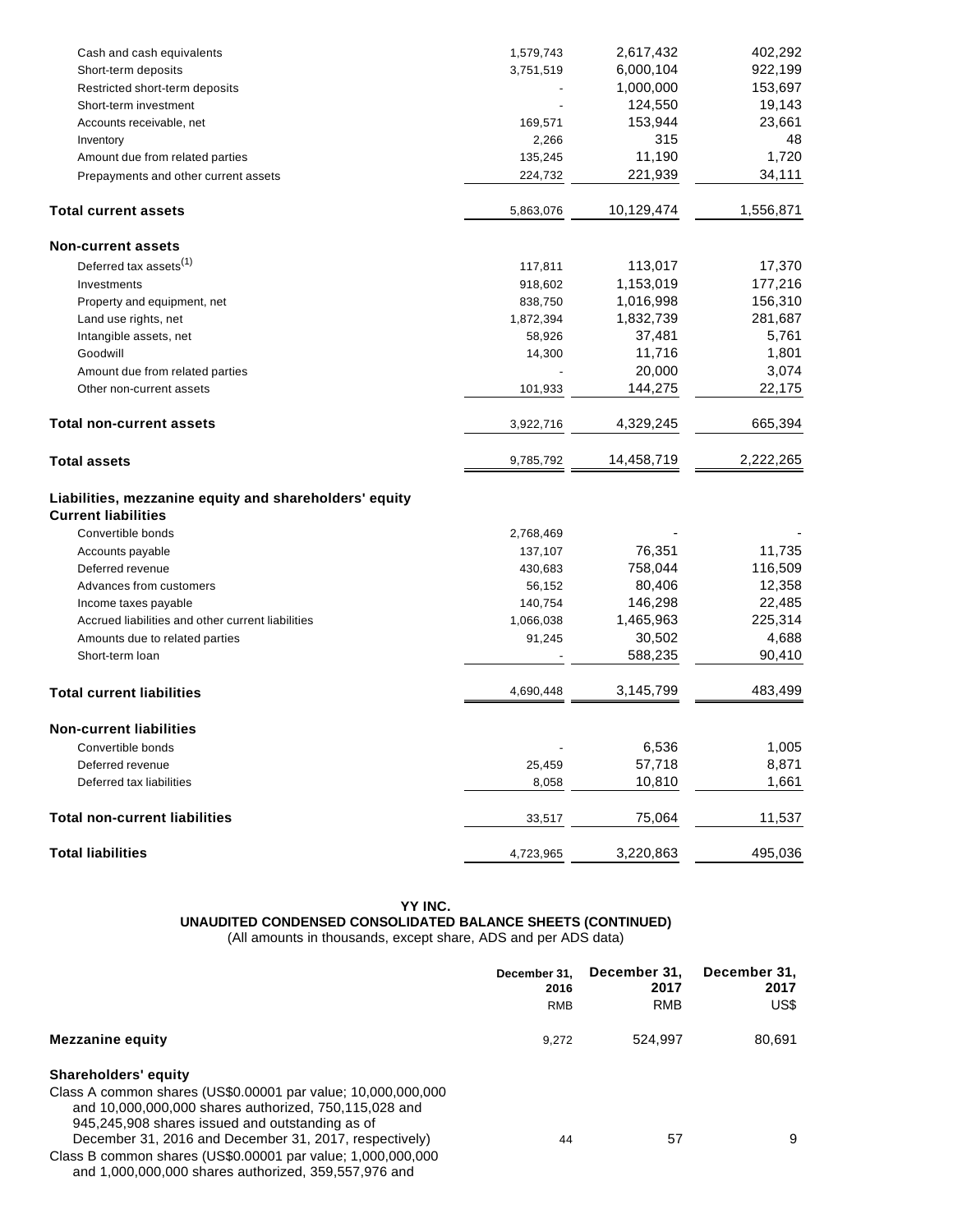| 317,982,976 shares issued and outstanding as of        |           |            |           |
|--------------------------------------------------------|-----------|------------|-----------|
| December 31, 2016 and December 31, 2017, respectively) | 26        | 23         | 4         |
| Additional paid-in capital                             | 2,165,766 | 5,339,844  | 820,719   |
| <b>Statutory reserves</b>                              | 58,857    | 62.718     | 9,640     |
| Retained earnings                                      | 2,728,736 | 5,218,110  | 802,009   |
| Accumulated other comprehensive income (loss)          | 93,066    | (9,597)    | (1, 475)  |
|                                                        |           |            |           |
| Total YY Inc.'s shareholders' equity                   | 5,046,495 | 10,611,155 | 1,630,906 |
| Non-controlling interests                              | 6,060     | 101,704    | 15,632    |
| Total shareholders' equity                             | 5,052,555 | 10,712,859 | 1,646,538 |
| Total liabilities, mezzanine equity and                |           |            |           |
| shareholders' equity                                   | 9,785,792 | 14,458,719 | 2,222,265 |
|                                                        |           |            |           |

(1) deferred tax assets from current assets into non-current assets as of December 31, 2016. Effectively January 2017, ASU 2015-17 issued by FASB requires entities to reclassify deferred tax assets and liabilities as non-current in the balance sheet. Accordingly, the Company retrospectively reclassified RMB107.3 million of

## **YY INC. UNAUDITED CONDENSED CONSOLIDATED STATEMENTS OF COMPREHENSIVE INCOME** (All amounts in thousands, except share, ADS and per ADS data)

|                         | <b>Three Months Ended</b> |                       |                      |                      |                      | <b>Twelve Months Ended</b> |                      |
|-------------------------|---------------------------|-----------------------|----------------------|----------------------|----------------------|----------------------------|----------------------|
|                         | December 31,<br>2016      | September 30,<br>2017 | December 31.<br>2017 | December 31,<br>2017 | December 31,<br>2016 | December 31,<br>2017       | December 31,<br>2017 |
|                         | <b>RMB</b>                | <b>RMB</b>            | <b>RMB</b>           | US\$                 | <b>RMB</b>           | <b>RMB</b>                 | US\$                 |
| <b>Net revenues</b>     |                           |                       |                      |                      |                      |                            |                      |
| Live streaming          | 2,218,190                 | 2,871,610             | 3,368,520            | 517,732              | 7,027,227            | 10,670,954                 | 1,640,096            |
| Online games            | 125,424                   | 122,035               | 128,113              | 19,691               | 634,325              | 543,855                    | 83,589               |
| Membership              | 74,650                    | 49,486                | 50,450               | 7,754                | 284,860              | 197,561                    | 30,365               |
| Others                  | 65,886                    | 49,174                | 79,455               | 12,212               | 257,638              | 182,422                    | 28,038               |
| <b>Total net</b>        |                           |                       |                      |                      |                      |                            |                      |
| revenue                 | 2,484,150                 | 3,092,305             | 3,626,538            | 557,389              | 8,204,050            | 11,594,792                 | 1,782,088            |
| Cost of                 |                           |                       |                      |                      |                      |                            |                      |
| revenues <sup>(1)</sup> | (1, 559, 557)             | (1,889,313)           | (2, 196, 649)        | (337, 619)           | (5, 103, 430)        | (7,026,402)                | (1,079,938)          |
| <b>Gross profit</b>     | 924,593                   | 1,202,992             | 1,429,889            | 219,770              | 3,100,620            | 4,568,390                  | 702,150              |
| Operating               |                           |                       |                      |                      |                      |                            |                      |
| expenses <sup>(1)</sup> |                           |                       |                      |                      |                      |                            |                      |
| Research and            |                           |                       |                      |                      |                      |                            |                      |
| development             |                           |                       |                      |                      |                      |                            |                      |
| expenses                | (160, 118)                | (166, 139)            | (282, 827)           | (43, 470)            | (675, 230)           | (781, 886)                 | (120, 174)           |
| Sales and<br>marketing  |                           |                       |                      |                      |                      |                            |                      |
| expenses                | (111, 533)                | (249, 480)            | (148, 765)           | (22, 865)            | (387, 268)           | (691, 281)                 | (106, 248)           |
| General and             |                           |                       |                      |                      |                      |                            |                      |
| administrative          |                           |                       |                      |                      |                      |                            |                      |
| expenses                | (206, 192)                | (144, 678)            | (218, 766)           | (33, 624)            | (482, 437)           | (544, 641)                 | (83, 710)            |
| Goodwill                |                           |                       |                      |                      |                      |                            |                      |
| impairment              | (17, 665)                 |                       | (2,527)              | (388)                | (17, 665)            | (2, 527)                   | (388)                |
| <b>Total</b>            |                           |                       |                      |                      |                      |                            |                      |
| operating               |                           |                       |                      |                      |                      |                            |                      |
| expenses                | (495, 508)                | (560, 297)            | (652, 885)           | (100, 347)           | (1,562,600)          | (2,020,335)                | (310, 520)           |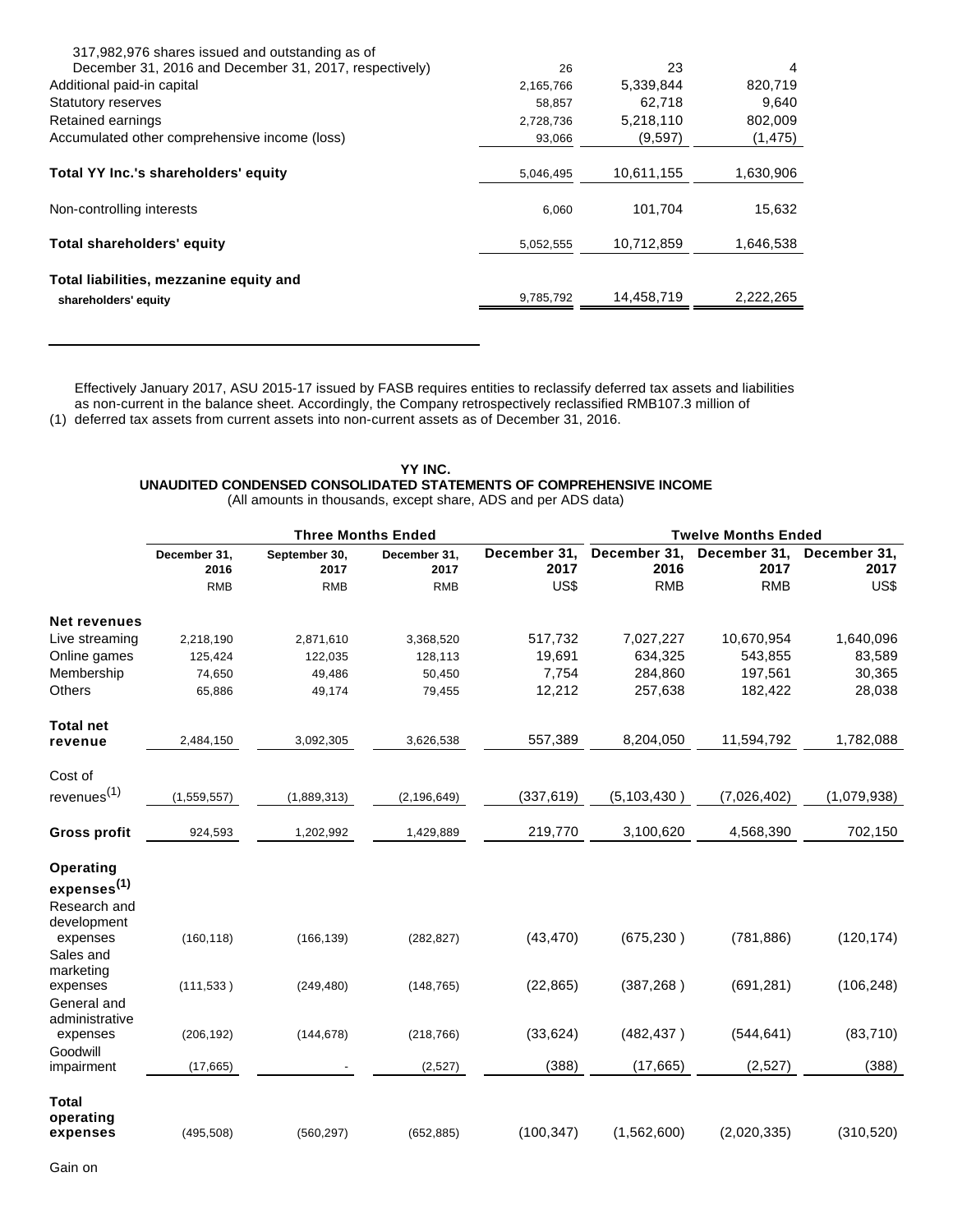| disposal of<br>subsidiaries<br>103,960<br>37,989<br>127,434<br>6,845<br>129,504<br>113,187<br>Other income<br>65,027<br>44,534<br>18,667<br>Operating<br>126,268<br>income<br>1,771,484<br>2,699,231<br>621,546<br>661,362<br>821,538<br>Gain on partial<br>disposal of<br>investments<br>25,061<br>45,861<br>25,061<br>Interest<br>(575)<br>(81,085)<br>(32, 122)<br>(20, 758)<br>(3,651)<br>(3,744)<br>expense<br>11,455<br>67,193<br>180,384<br>Interest income<br>26,480<br>47,505<br>74,531<br>Foreign<br>currency<br>exchange gains<br>(54)<br>1,158<br>(2, 176)<br>(251)<br>385<br>(351)<br>(losses), net<br>Income<br>before<br>income tax<br>137,094<br>1,783,811<br>2,891,178<br>704,965<br>expenses<br>652,714<br>891,974<br>Income tax<br>(23, 289)<br>(280, 514)<br>(415, 811)<br>(85, 804)<br>(74, 684)<br>(151, 523)<br>expenses<br>Income<br>before share<br>of income in<br>equity<br>method<br>investments,<br>net of<br>113,805<br>1,503,297<br>2,475,367<br>income taxes<br>566,910<br>630,281<br>740,451<br>Share of<br>income in<br>equity method | 5,839<br>17,397<br>414,866<br>7,049<br>(4,937)<br>27,725<br>(334) |
|-------------------------------------------------------------------------------------------------------------------------------------------------------------------------------------------------------------------------------------------------------------------------------------------------------------------------------------------------------------------------------------------------------------------------------------------------------------------------------------------------------------------------------------------------------------------------------------------------------------------------------------------------------------------------------------------------------------------------------------------------------------------------------------------------------------------------------------------------------------------------------------------------------------------------------------------------------------------------------------------------------------------------------------------------------------------------|-------------------------------------------------------------------|
|                                                                                                                                                                                                                                                                                                                                                                                                                                                                                                                                                                                                                                                                                                                                                                                                                                                                                                                                                                                                                                                                         |                                                                   |
|                                                                                                                                                                                                                                                                                                                                                                                                                                                                                                                                                                                                                                                                                                                                                                                                                                                                                                                                                                                                                                                                         |                                                                   |
|                                                                                                                                                                                                                                                                                                                                                                                                                                                                                                                                                                                                                                                                                                                                                                                                                                                                                                                                                                                                                                                                         |                                                                   |
|                                                                                                                                                                                                                                                                                                                                                                                                                                                                                                                                                                                                                                                                                                                                                                                                                                                                                                                                                                                                                                                                         |                                                                   |
|                                                                                                                                                                                                                                                                                                                                                                                                                                                                                                                                                                                                                                                                                                                                                                                                                                                                                                                                                                                                                                                                         |                                                                   |
|                                                                                                                                                                                                                                                                                                                                                                                                                                                                                                                                                                                                                                                                                                                                                                                                                                                                                                                                                                                                                                                                         |                                                                   |
|                                                                                                                                                                                                                                                                                                                                                                                                                                                                                                                                                                                                                                                                                                                                                                                                                                                                                                                                                                                                                                                                         |                                                                   |
|                                                                                                                                                                                                                                                                                                                                                                                                                                                                                                                                                                                                                                                                                                                                                                                                                                                                                                                                                                                                                                                                         |                                                                   |
|                                                                                                                                                                                                                                                                                                                                                                                                                                                                                                                                                                                                                                                                                                                                                                                                                                                                                                                                                                                                                                                                         |                                                                   |
|                                                                                                                                                                                                                                                                                                                                                                                                                                                                                                                                                                                                                                                                                                                                                                                                                                                                                                                                                                                                                                                                         |                                                                   |
|                                                                                                                                                                                                                                                                                                                                                                                                                                                                                                                                                                                                                                                                                                                                                                                                                                                                                                                                                                                                                                                                         |                                                                   |
|                                                                                                                                                                                                                                                                                                                                                                                                                                                                                                                                                                                                                                                                                                                                                                                                                                                                                                                                                                                                                                                                         |                                                                   |
|                                                                                                                                                                                                                                                                                                                                                                                                                                                                                                                                                                                                                                                                                                                                                                                                                                                                                                                                                                                                                                                                         |                                                                   |
|                                                                                                                                                                                                                                                                                                                                                                                                                                                                                                                                                                                                                                                                                                                                                                                                                                                                                                                                                                                                                                                                         |                                                                   |
|                                                                                                                                                                                                                                                                                                                                                                                                                                                                                                                                                                                                                                                                                                                                                                                                                                                                                                                                                                                                                                                                         | 444,369                                                           |
|                                                                                                                                                                                                                                                                                                                                                                                                                                                                                                                                                                                                                                                                                                                                                                                                                                                                                                                                                                                                                                                                         |                                                                   |
|                                                                                                                                                                                                                                                                                                                                                                                                                                                                                                                                                                                                                                                                                                                                                                                                                                                                                                                                                                                                                                                                         | (63,909)                                                          |
|                                                                                                                                                                                                                                                                                                                                                                                                                                                                                                                                                                                                                                                                                                                                                                                                                                                                                                                                                                                                                                                                         |                                                                   |
|                                                                                                                                                                                                                                                                                                                                                                                                                                                                                                                                                                                                                                                                                                                                                                                                                                                                                                                                                                                                                                                                         | 380,460                                                           |
| investments,<br>net of income<br>2,698<br>8,279<br>33,024<br>4,400<br>6,806<br>17,557<br>taxes                                                                                                                                                                                                                                                                                                                                                                                                                                                                                                                                                                                                                                                                                                                                                                                                                                                                                                                                                                          | 5,076                                                             |
| 116,503<br>2,508,391<br><b>Net Income</b><br>1,511,576<br>571,310<br>637,087<br>758,008                                                                                                                                                                                                                                                                                                                                                                                                                                                                                                                                                                                                                                                                                                                                                                                                                                                                                                                                                                                 | 385,536                                                           |
| Less: Net<br>(loss)/income<br>attributable<br>to the non-<br>controlling<br>interest<br>shareholders<br>and the<br>mezzanine<br>classified non-<br>controlling<br>interest<br>15,156<br>shareholders<br>2,705<br>(12, 342)<br>(944)<br>1,120<br>17,602                                                                                                                                                                                                                                                                                                                                                                                                                                                                                                                                                                                                                                                                                                                                                                                                                  | 2,329                                                             |
|                                                                                                                                                                                                                                                                                                                                                                                                                                                                                                                                                                                                                                                                                                                                                                                                                                                                                                                                                                                                                                                                         |                                                                   |
| Net income<br>attributable to<br>113,798<br>1,523,918<br>2,493,235<br>YY Inc.<br>572,254<br>635,967<br>740,406                                                                                                                                                                                                                                                                                                                                                                                                                                                                                                                                                                                                                                                                                                                                                                                                                                                                                                                                                          | 383,207                                                           |

deconsolidation

**YY INC.**

# **UNAUDITED CONDENSED CONSOLIDATED STATEMENTS OF COMPREHENSIVE INCOME (CONTINUED)**

(All amounts in thousands, except share, ADS and per ADS data)

**Three Months Ended Twelve Months Ended**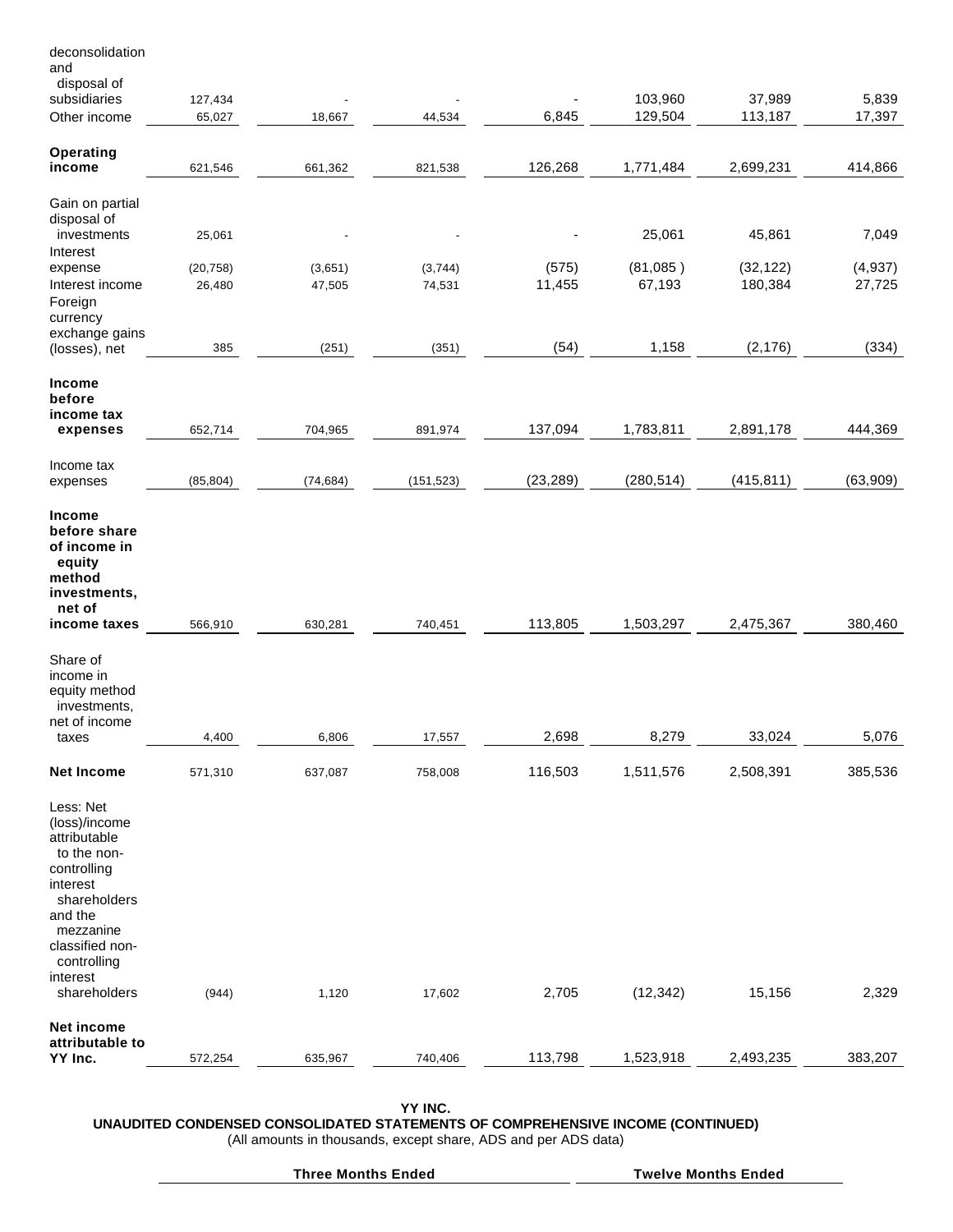|                                                                                                                                  | December<br>31,<br>2016<br><b>RMB</b> | September<br>30,<br>2017<br><b>RMB</b> | <b>December</b><br>31,<br>2017<br><b>RMB</b> | <b>December</b><br>31,<br>2017<br>US\$ | December 31,<br>2016<br><b>RMB</b> | <b>December</b><br>31,<br>2017<br><b>RMB</b> | <b>December</b><br>31,<br>2017<br>US\$ |
|----------------------------------------------------------------------------------------------------------------------------------|---------------------------------------|----------------------------------------|----------------------------------------------|----------------------------------------|------------------------------------|----------------------------------------------|----------------------------------------|
| <b>Net income</b><br>attributable to<br>YY Inc.                                                                                  | 572,254                               | 635,967                                | 740,406                                      | 113,798                                | 1,523,918                          | 2,493,235                                    | 383,207                                |
| Other<br>comprehensive<br>income (loss):<br>Unrealized<br>(loss)/gain of<br>available-<br>for-sales<br>securities, net of<br>nil |                                       |                                        |                                              |                                        |                                    |                                              |                                        |
| tax<br>Foreign currency<br>translation                                                                                           | (55, 738)                             | (22, 128)                              | (21, 440)                                    | (3, 295)                               | 134,768                            | (41, 150)                                    | (6, 325)                               |
| adjustments, net<br>of nil tax                                                                                                   | (3,646)                               | (12, 592)                              | (48, 828)                                    | (7, 505)                               | (5, 317)                           | (61, 513)                                    | (9, 454)                               |
| Comprehensive<br>income<br>attributable to<br>YY Inc.                                                                            | 512,870                               | 601,247                                | 670,138                                      | 102,998                                | 1,653,369                          | 2,390,572                                    | 367,428                                |
| Net income per<br><b>ADS</b>                                                                                                     |                                       |                                        |                                              |                                        |                                    |                                              |                                        |
| -Basic                                                                                                                           | 10.11                                 | 10.60                                  | 11.63                                        | 1.79                                   | 27.04                              | 42.03                                        | 6.46                                   |
| -Diluted                                                                                                                         | 9.74                                  | 10.51                                  | 11.53                                        | 1.77                                   | 26.40                              | 41.33                                        | 6.35                                   |
| Weighted<br>average number<br>of ADS<br>used in<br>calculating net                                                               |                                       |                                        |                                              |                                        |                                    |                                              |                                        |
| income                                                                                                                           |                                       |                                        |                                              |                                        |                                    |                                              |                                        |
| per ADS                                                                                                                          |                                       |                                        |                                              |                                        |                                    |                                              |                                        |
| -Basic<br>-Diluted                                                                                                               | 56,613,257<br>60,914,063              | 60,008,235<br>60,503,529               | 63,686,056<br>64,224,006                     | 63,686,056<br>64,224,006               | 56,367,166<br>60,805,566           | 59,323,007<br>60,831,887                     | 59,323,007<br>60,831,887               |

(1) Share-based compensation was allocated in cost of revenues and operating expenses as follows:

|                                                    | <b>Three Months Ended</b>                    |                                     |                                              |              |                                                 | <b>Twelve Months Ended</b> |                                          |
|----------------------------------------------------|----------------------------------------------|-------------------------------------|----------------------------------------------|--------------|-------------------------------------------------|----------------------------|------------------------------------------|
|                                                    | <b>December</b><br>31,<br>2016<br><b>RMB</b> | September 30,<br>2017<br><b>RMB</b> | <b>December</b><br>31.<br>2017<br><b>RMB</b> | 2017<br>US\$ | December 31, December 31,<br>2016<br><b>RMB</b> | 31.<br>2017<br><b>RMB</b>  | December December<br>31,<br>2017<br>US\$ |
| Cost of<br>revenues<br>Research and<br>development | 3,440                                        | (434)                               | 36,549                                       | 5,617        | 15,894                                          | 42,759                     | 6,572                                    |
| expenses<br>Sales and<br>marketing                 | 13,923                                       | (6,049)                             | 106.501                                      | 16.369       | 78.816                                          | 122.348                    | 18,805                                   |
| expenses<br>General and<br>administrative          | 715                                          | (74)                                | 3,679                                        | 565          | 3,107                                           | 4,417                      | 679                                      |
| expenses                                           | 8,270                                        | 9,700                               | 61,731                                       | 9,488        | 59,469                                          | 88,137                     | 13,546                                   |

**YY INC. RECONCILIATION OF GAAP AND NON-GAAP RESULTS** (All amounts in thousands, except share, ADS and per ADS data)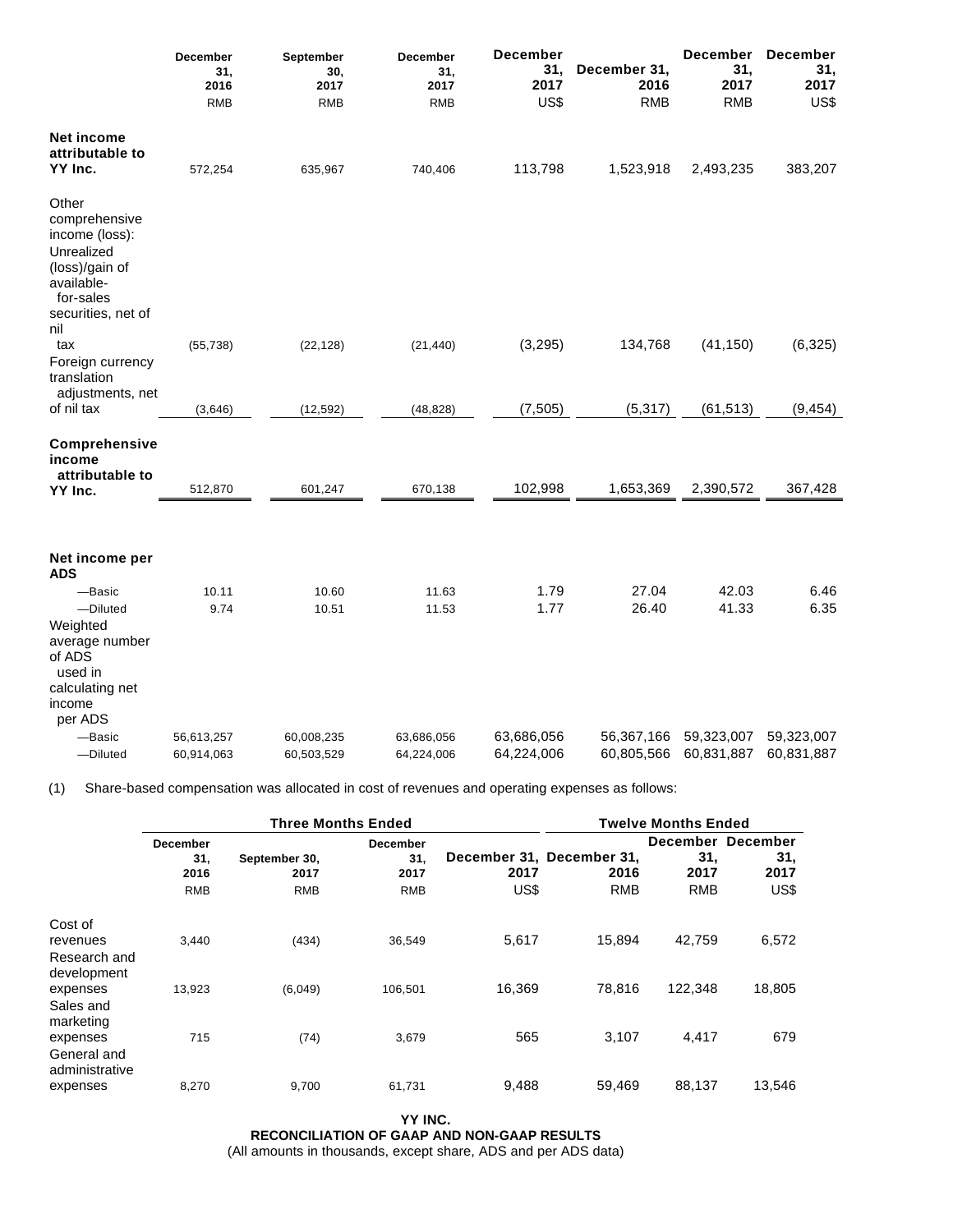|                                                                                                                            | <b>Three Months Ended</b>                    |                                     |                                              |                          | <b>Twelve Months Ended</b>                      |                                                           |                                          |
|----------------------------------------------------------------------------------------------------------------------------|----------------------------------------------|-------------------------------------|----------------------------------------------|--------------------------|-------------------------------------------------|-----------------------------------------------------------|------------------------------------------|
|                                                                                                                            | <b>December</b><br>31,<br>2016<br><b>RMB</b> | September 30,<br>2017<br><b>RMB</b> | <b>December</b><br>31,<br>2017<br><b>RMB</b> | 2017<br>US\$             | December 31, December 31,<br>2016<br><b>RMB</b> | 31,<br>2017<br><b>RMB</b>                                 | December December<br>31,<br>2017<br>US\$ |
| Operating<br>income<br>Share-based<br>compensation                                                                         | 621,546                                      | 661,362                             | 821,538                                      | 126,268                  | 1,771,484                                       | 2,699,231                                                 | 414,866                                  |
| expenses                                                                                                                   | 26,348                                       | 3,143                               | 208,460                                      | 32,039                   | 157,286                                         | 257,661                                                   | 39,602                                   |
| <b>Non-GAAP</b><br>operating<br>income                                                                                     | 647,894                                      | 664,505                             | 1,029,998                                    | 158,307                  | 1,928,770                                       | 2,956,892                                                 | 454,468                                  |
| Net income<br>attributable to<br>YY Inc.<br>Share-based                                                                    | 572,254                                      | 635,967                             | 740,406                                      | 113,798                  | 1,523,918                                       | 2,493,235                                                 | 383,207                                  |
| compensation<br>expenses                                                                                                   | 26,348                                       | 3,143                               | 208,460                                      | 32,039                   | 157,286                                         | 257,661                                                   | 39,602                                   |
| Non-GAAP net<br>income<br>attributable<br>to YY Inc.                                                                       | 598,602                                      | 639,110                             | 948,866                                      | 145,837                  | 1,681,204                                       | 2,750,896                                                 | 422,809                                  |
| Non-GAAP net<br>income per<br><b>ADS</b>                                                                                   |                                              |                                     |                                              |                          |                                                 |                                                           |                                          |
| -Basic<br>-Diluted<br>Weighted<br>average number<br>of ADS<br>used in<br>calculating Non-<br>GAAP<br>net income per<br>ADS | 10.57<br>10.17                               | 10.65<br>10.56                      | 14.90<br>14.77                               | 2.29<br>2.27             | 29.83<br>28.98                                  | 46.37<br>45.56                                            | 7.13<br>7.00                             |
| -Basic<br>-Diluted                                                                                                         | 56,613,257<br>60,914,063                     | 60,008,235<br>60,503,529            | 63,686,056<br>64,224,006                     | 63,686,056<br>64,224,006 |                                                 | 56,367,166 59,323,007 59,323,007<br>60,805,566 60,831,887 | 60,831,887                               |

#### **YY INC. UNAUDITED SEGMENT REPORT** (All amounts in thousands, except share, ADS and per ADS data)

|                                 |                                      | <b>Three Months Ended</b> |                            |               |  |  |  |
|---------------------------------|--------------------------------------|---------------------------|----------------------------|---------------|--|--|--|
|                                 |                                      | December 31, 2017         |                            |               |  |  |  |
|                                 | YY Live <sup>(2)</sup><br><b>RMB</b> | Huya $(2)$<br><b>RMB</b>  | <b>Total</b><br><b>RMB</b> | Total<br>US\$ |  |  |  |
| <b>Net revenues</b>             |                                      |                           |                            |               |  |  |  |
| Live streaming                  | 2,675,812                            | 692,708                   | 3,368,520                  | 517,732       |  |  |  |
| Online games                    | 117,246                              | 10,867                    | 128,113                    | 19,691        |  |  |  |
| Membership                      | 49,560                               | 890                       | 50,450                     | 7,754         |  |  |  |
| Others                          | 42,901                               | 36,554                    | 79,455                     | 12,212        |  |  |  |
| <b>Total net revenue</b>        | 2,885,519                            | 741,019                   | 3,626,538                  | 557,389       |  |  |  |
| Cost of revenues <sup>(1)</sup> | (1,563,735)                          | (632, 914)                | (2, 196, 649)              | (337, 619)    |  |  |  |
| <b>Gross profit</b>             | 1,321,784                            | 108,105                   | 1,429,889                  | 219,770       |  |  |  |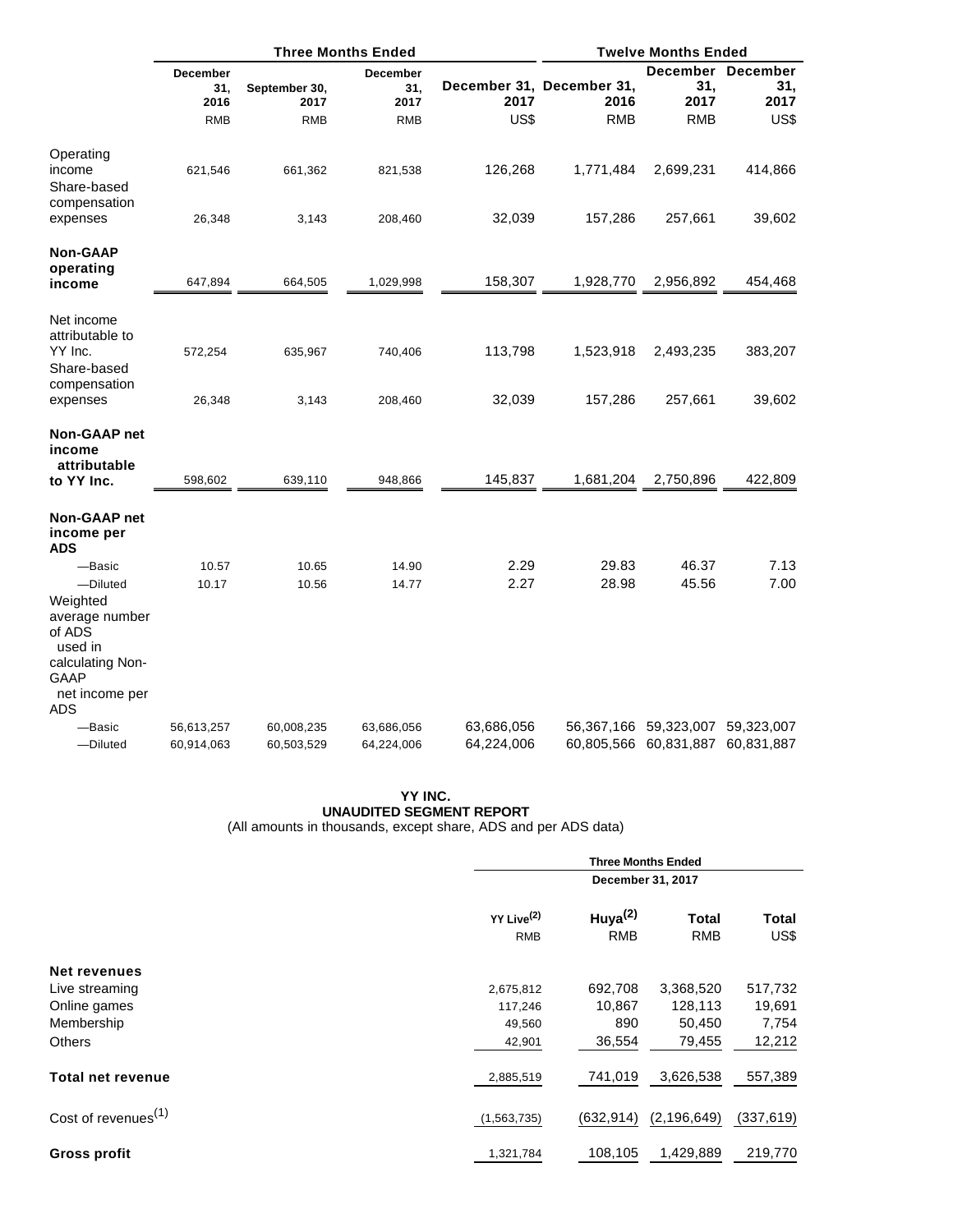| Operating expenses <sup>(1)</sup>                                                         |            |            |            |            |
|-------------------------------------------------------------------------------------------|------------|------------|------------|------------|
| Research and development expenses                                                         | (239, 103) | (43, 724)  | (282, 827) | (43, 470)  |
| Sales and marketing expenses                                                              | (119, 181) | (29, 584)  | (148, 765) | (22, 865)  |
| General and administrative expenses                                                       | (182, 164) | (36,602)   | (218, 766) | (33, 624)  |
| Goodwill impairment                                                                       | (2,527)    |            | (2,527)    | (388)      |
| <b>Total operating expenses</b>                                                           | (542, 975) | (109, 910) | (652, 885) | (100, 347) |
| Other income                                                                              | 44,534     |            | 44,534     | 6,845      |
| <b>Operating income (loss)</b>                                                            | 823,343    | (1,805)    | 821,538    | 126,268    |
| Interest expense                                                                          | (3,744)    |            | (3,744)    | (575)      |
| Interest income                                                                           | 67,597     | 6,934      | 74,531     | 11,455     |
| Foreign currency exchange losses, net                                                     | (351)      |            | (351)      | (54)       |
|                                                                                           |            |            |            |            |
| Income before income tax expenses                                                         | 886,845    | 5,129      | 891,974    | 137,094    |
| Income tax expenses                                                                       | (151, 523) | ٠          | (151, 523) | (23, 289)  |
| Income before share of income (loss) in equity method<br>investments, net of income taxes | 735,322    | 5,129      | 740,451    | 113,805    |
| Share of income (loss) in equity method investments, net of income<br>taxes               | 17,708     | (151)      | 17,557     | 2,698      |
| Net Income <sup>(4)</sup>                                                                 | 753,030    | 4,978      | 758,008    | 116,503    |

(1) Share-based compensation was allocated in cost of revenues and operating expenses as follows:

|                                     |                | <b>Three Months Ended</b> |                     |               |
|-------------------------------------|----------------|---------------------------|---------------------|---------------|
|                                     |                | December 31, 2017         |                     |               |
|                                     | <b>YY Live</b> | Huya<br><b>RMB</b>        | Total<br><b>RMB</b> | Total<br>US\$ |
|                                     | <b>RMB</b>     |                           |                     |               |
| Cost of revenues                    | 36,320         | 229                       | 36.549              | 5,617         |
| Research and development expenses   | 104,569        | 1.932                     | 106.501             | 16,369        |
| Sales and marketing expenses        | 3,145          | 534                       | 3.679               | 565           |
| General and administrative expenses | 40,958         | 20,773                    | 61,731              | 9,488         |

- (2) The Company revamped its internal organization and one sub-business stream previously presented and reviewed under YY Live was changed to be presented and reviewed under Huya from the first quarter of 2017. Segment information for the 3 months ended 31 December 2016 has been restated accordingly.
- (3) As the Company has disposed of a great majority of its online education business before the end of 2016 and disposed of the remaining portion of its online education business in the beginning of 2017, 100 Education ceased to be an operating segment starting from the first quarter of 2017.
- (4) Starting from the three months ended December 31, 2017, the Company reviews the financial performance of the operating segments up to the net income of each segment. Segment information for comparative periods has been revised to be presented on the same basis as the three months ended December 31, 2017.

# **YY INC.**

**RECONCILIATION OF GAAP AND NON-GAAP RESULTS OF UNAUDITED SEGMENT REPORT**

(All amounts in thousands, except share, ADS and per ADS data)

|                | <b>Three Months Ended</b> |       |       |
|----------------|---------------------------|-------|-------|
|                | December 31, 2017         |       |       |
| <b>YY Live</b> | Huya                      | Total | Total |
| RMB            | <b>RMB</b>                | RMB   | US\$  |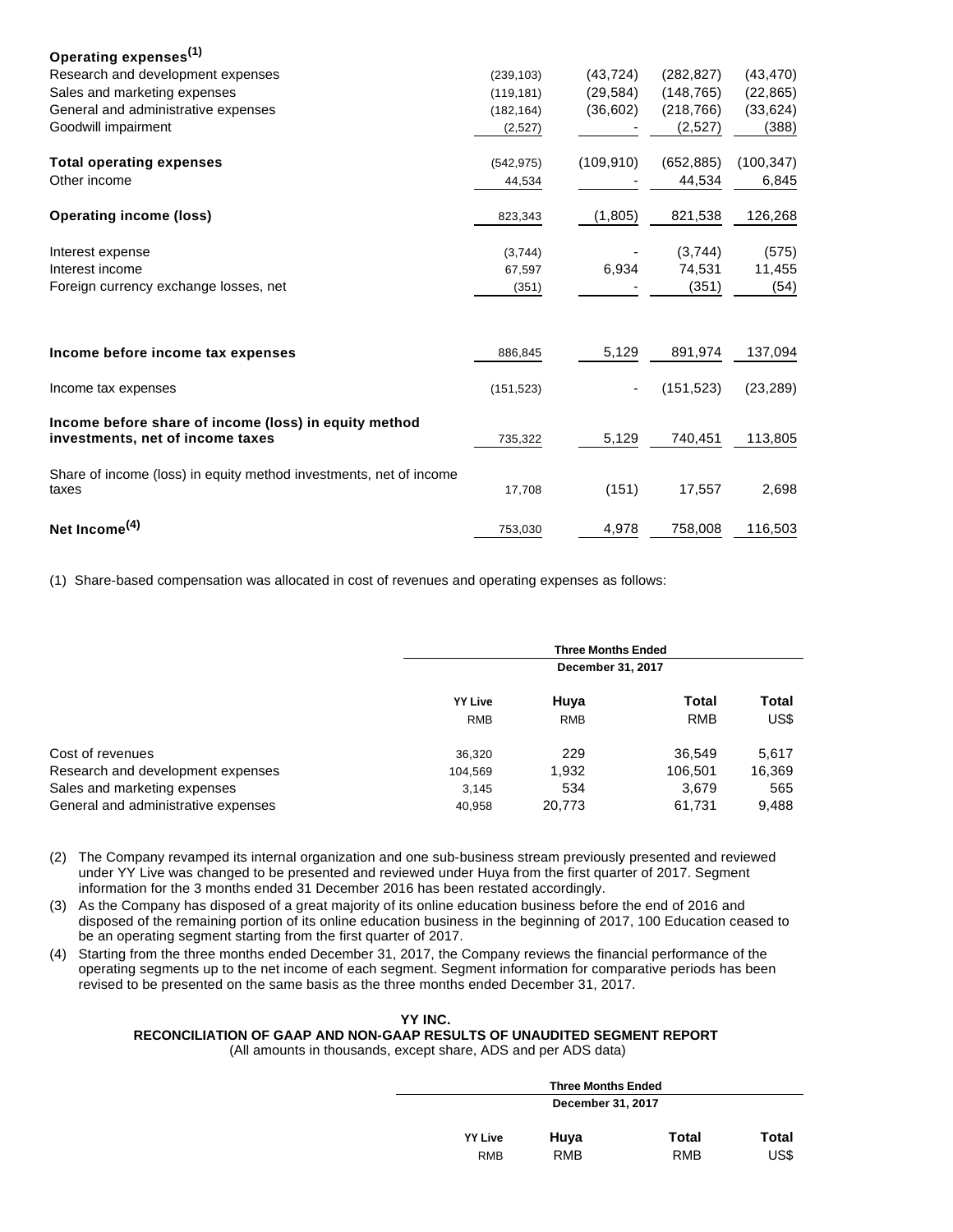| Operating income (loss)           | 823.343   | (1.805) | 821.538   | 126.268 |
|-----------------------------------|-----------|---------|-----------|---------|
| Share-based compensation expenses | 184.992   | 23.468  | 208,460   | 32.039  |
| Non-GAAP operating income         | 1.008.335 | 21.663  | 1.029.998 | 158.307 |

# **YY INC. UNAUDITED SEGMENT REPORT**

(All amounts in thousands, except share, ADS and per ADS data)

|                                                                                           |                |            | <b>Three Months Ended</b> |            |
|-------------------------------------------------------------------------------------------|----------------|------------|---------------------------|------------|
|                                                                                           |                |            | September 30, 2017        |            |
|                                                                                           | <b>YY Live</b> | Huya       | Total                     | Total      |
|                                                                                           | <b>RMB</b>     | <b>RMB</b> | <b>RMB</b>                | US\$       |
| <b>Net revenues</b>                                                                       |                |            |                           |            |
| Live streaming                                                                            | 2,319,251      | 552,359    | 2,871,610                 | 431,607    |
| Online games                                                                              | 113,188        | 8,847      | 122,035                   | 18,342     |
| Membership                                                                                | 46,139         | 3,347      | 49,486                    | 7,438      |
| <b>Others</b>                                                                             | 30,193         | 18,981     | 49,174                    | 7,391      |
| <b>Total net revenue</b>                                                                  | 2,508,771      | 583,534    | 3,092,305                 | 464,778    |
| Cost of revenues <sup>(1)</sup>                                                           | (1,379,016)    | (510, 297) | (1,889,313)               | (283, 966) |
| <b>Gross profit</b>                                                                       | 1,129,755      | 73,237     | 1,202,992                 | 180,812    |
|                                                                                           |                |            |                           |            |
| Operating expenses <sup>(1)</sup>                                                         |                |            |                           |            |
| Research and development expenses                                                         | (117, 231)     | (48,908)   | (166, 139)                | (24, 971)  |
| Sales and marketing expenses                                                              | (228, 318)     | (21, 162)  | (249, 480)                | (37, 497)  |
| General and administrative expenses <sup>(2)</sup>                                        | (107, 342)     | (37, 336)  | (144, 678)                | (21, 745)  |
| <b>Total operating expenses</b>                                                           | (452, 891)     | (107, 406) | (560, 297)                | (84, 213)  |
| Other income                                                                              | 18,569         | 98         | 18,667                    | 2,806      |
| <b>Operating income (loss)</b>                                                            | 695,433        | (34, 071)  | 661,362                   | 99,405     |
| Interest expense                                                                          | (3,651)        |            | (3,651)                   | (549)      |
| Interest income                                                                           | 42,738         | 4,767      | 47,505                    | 7,140      |
| Foreign currency exchange losses, net                                                     | (251)          |            | (251)                     | (38)       |
| Income (loss) before income tax expenses                                                  | 734,269        | (29, 304)  | 704,965                   | 105,958    |
| Income tax expenses                                                                       | (74, 684)      |            | (74, 684)                 | (11, 225)  |
| Income (loss) before share of income in equity method<br>investments, net of income taxes | 659,585        | (29, 304)  | 630,281                   | 94,733     |
| Share of income in equity method investments, net of income taxes                         | 6,806          |            | 6,806                     | 1,023      |
| Net income (loss)                                                                         | 666,391        | (29, 304)  | 637,087                   | 95,756     |
|                                                                                           |                |            |                           |            |

(1) Share-based compensation was allocated in cost of revenues and operating expenses as follows:

**Three Months Ended September 30, 2017**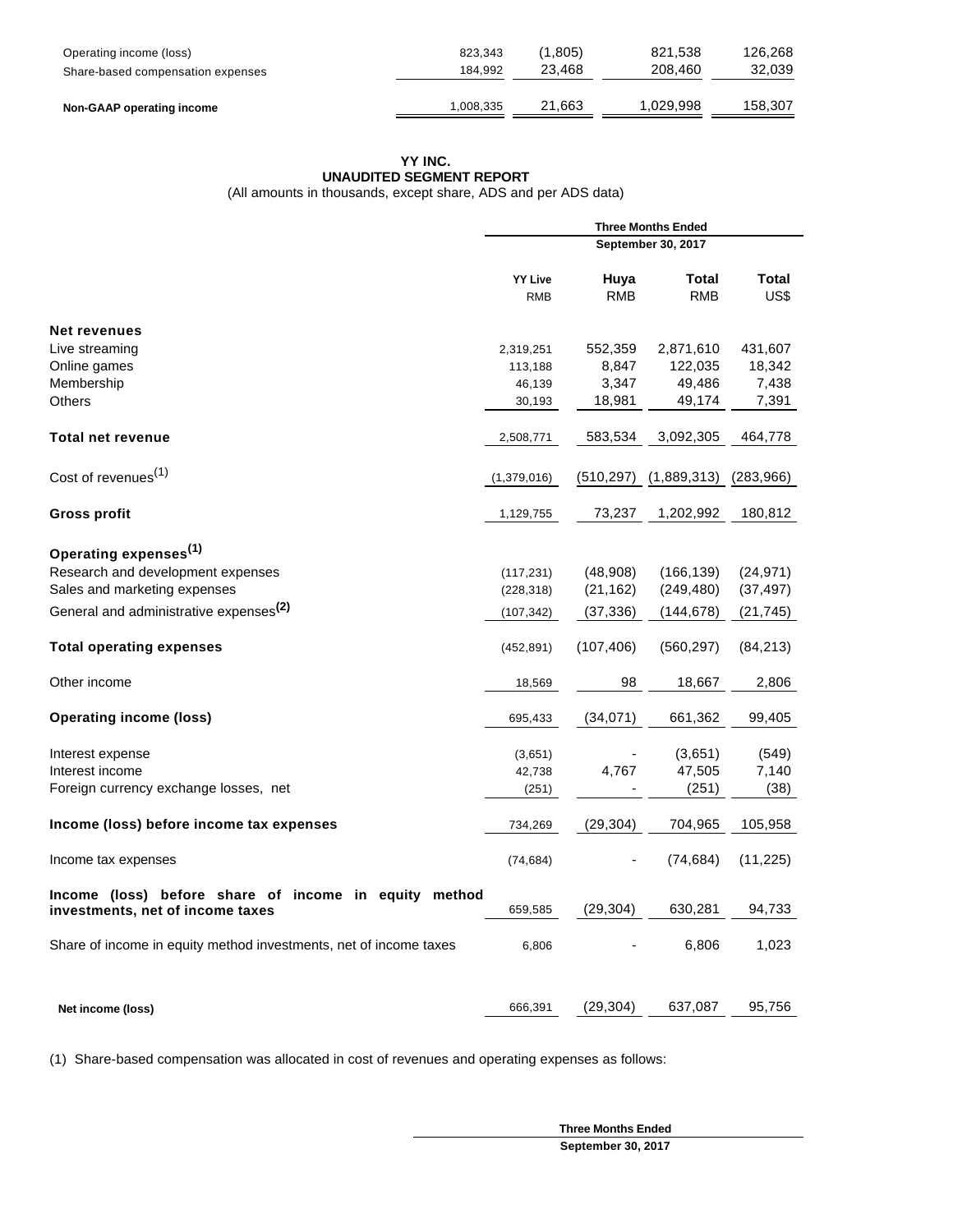|                                     | <b>YY Live</b> | Huva       | <b>Total</b> | Total |
|-------------------------------------|----------------|------------|--------------|-------|
|                                     | <b>RMB</b>     | <b>RMB</b> | <b>RMB</b>   | US\$  |
| Cost of revenues                    | (1.190)        | 756        | (434)        | (65)  |
| Research and development expenses   | (7.973)        | 1.924      | (6.049)      | (909) |
| Sales and marketing expenses        | (106)          | 32         | (74)         | (11)  |
| General and administrative expenses | 8.473          | 1.227      | 9.700        | 1.458 |

(2) Huya segment. For the three months ended September 30, 2017, the Company reclassified general and administrative expenses of RMB20 million in relation to the loss contingencies recognized against a legal proceeding from YY Live segment to

## **YY INC. RECONCILIATION OF GAAP AND NON-GAAP RESULTS OF UNAUDITED SEGMENT REPORT** (All amounts in thousands, except share, ADS and per ADS data)

|                                   |                | <b>Three Months Ended</b><br>September 30, 2017 |              |        |  |
|-----------------------------------|----------------|-------------------------------------------------|--------------|--------|--|
|                                   | <b>YY Live</b> | Huya                                            | <b>Total</b> | Total  |  |
|                                   | <b>RMB</b>     | <b>RMB</b>                                      | <b>RMB</b>   | US\$   |  |
| Operating income (loss)           | 695,433        | (34,071)                                        | 661,362      | 99,405 |  |
| Share-based compensation expenses | (796)          | 3,939                                           | 3,143        | 473    |  |
| Non-GAAP operating income (loss)  | 694,637        | (30,132)                                        | 664,505      | 99,878 |  |

## **YY INC. UNAUDITED SEGMENT REPORT** (All amounts in thousands, except share, ADS and per ADS data)

|                                         | <b>Three Months Ended</b><br>December 31, 2016 |                    |                                    |                            |                      |  |
|-----------------------------------------|------------------------------------------------|--------------------|------------------------------------|----------------------------|----------------------|--|
|                                         |                                                |                    |                                    |                            |                      |  |
|                                         | <b>YY Live</b><br><b>RMB</b>                   | Huya<br><b>RMB</b> | <b>100 Education</b><br><b>RMB</b> | <b>Total</b><br><b>RMB</b> | <b>Total</b><br>US\$ |  |
| Net revenues                            |                                                |                    |                                    |                            |                      |  |
| Live streaming                          | 1,883,841                                      | 334,349            |                                    | 2,218,190                  | 319,486              |  |
| Online games                            | 125,424                                        |                    |                                    | 125,424                    | 18,065               |  |
| Membership                              | 74,650                                         |                    |                                    | 74,650                     | 10,752               |  |
| Others                                  | 12,952                                         | 4,926              | 48,008                             | 65,886                     | 9,490                |  |
| Total net revenue                       | 2,096,867                                      | 339,275            | 48,008                             | 2,484,150                  | 357,793              |  |
| Cost of revenues <sup>(1)</sup>         | (1, 147, 010)                                  | (387, 252)         | (25, 295)                          | (1,559,557)                | (224, 623)           |  |
| Gross profit (loss)                     | 949,857                                        | (47, 977)          | 22,713                             | 924,593                    | 133,170              |  |
| Operating expenses <sup>(1)</sup>       |                                                |                    |                                    |                            |                      |  |
| Research and development expenses       | (102, 992)                                     | (53,082)           | (4,044)                            | (160, 118)                 | (23,062)             |  |
| Sales and marketing expenses            | (79, 594)                                      | (19,014)           | (12, 925)                          | (111, 533)                 | (16,064)             |  |
| General and administrative expenses     | (179, 867)                                     | (18,070)           | (8, 255)                           | (206, 192)                 | (29, 698)            |  |
| Goodwill impairment                     | (3,861)                                        |                    | (13, 804)                          | (17, 665)                  | (2, 544)             |  |
| <b>Total operating expenses</b>         | (366, 314)                                     | (90, 166)          | (39,028)                           | (495, 508)                 | (71, 368)            |  |
| Gain on deconsolidation and disposal of |                                                |                    |                                    |                            |                      |  |
| subsidiaries                            | 127,434                                        |                    |                                    | 127,434                    | 18,354               |  |
| Other income                            | 65,027                                         |                    |                                    | 65,027                     | 9,366                |  |